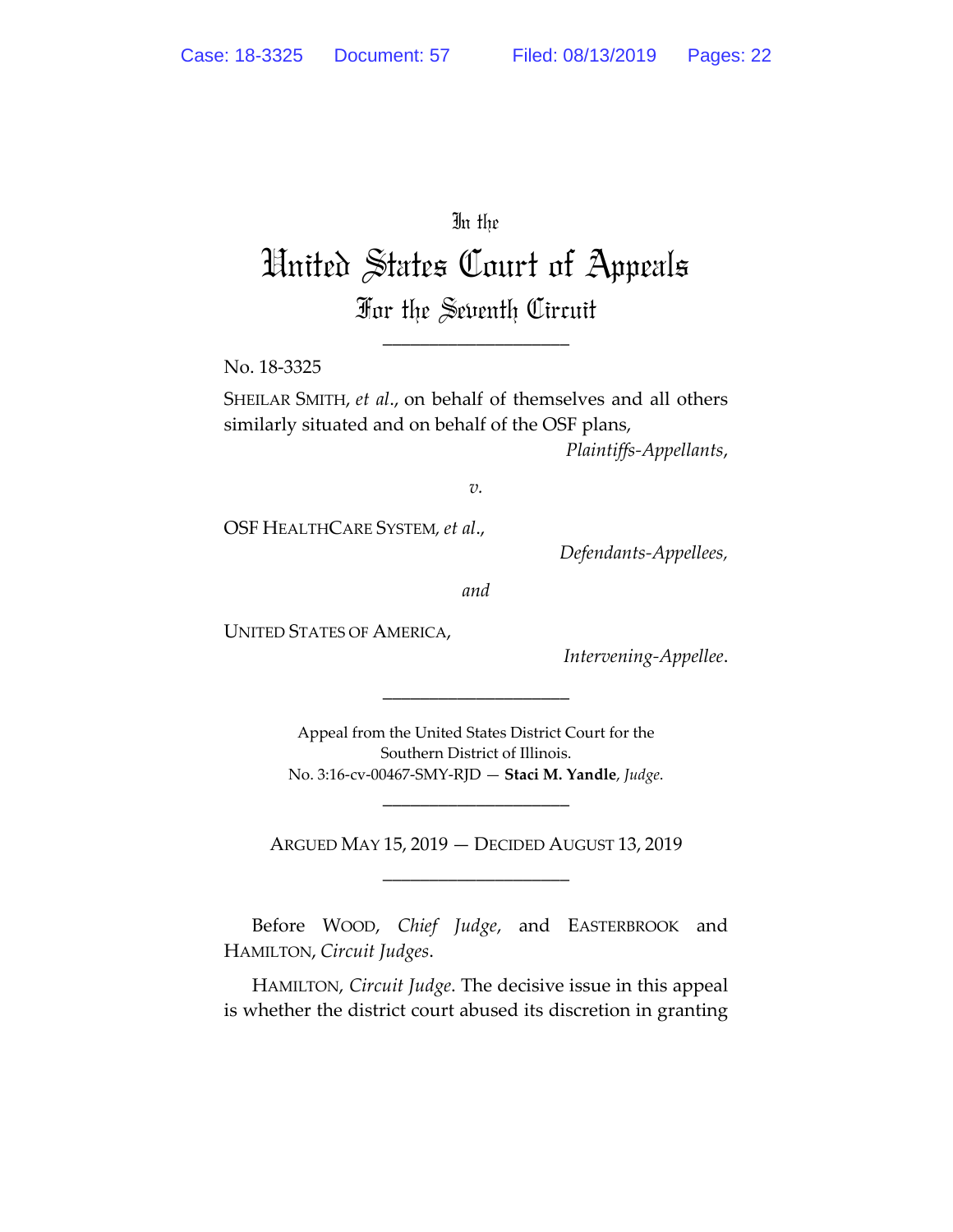summary judgment for defendants despite plaintiff's motion under Federal Rule of Civil Procedure 56(d) to postpone a summary judgment decision so that she could complete further discovery. District courts have considerable discretion in such case-management decisions, but that discretion is not unlimited. The record here shows, unfortunately, that the court's denial of plaintiff's Rule 56(d) motion was an abuse of that discretion. The summary judgment motion was filed long before discovery was to close; plaintiff was pursuing discovery in a diligent, sensible, and sequenced manner; and the pending discovery was material to the summary judgment issues. The district court's explanation for denying a postponement overlooked the court's earlier case-management and scheduling decisions and took an unduly narrow view of facts relevant to the case.

We therefore vacate the grant of summary judgment and remand for further proceedings consistent with this opinion. We explain in Part I the role and definition of the ERISA exemption for "church plans." In Part II, we summarize the limited facts available to us about these parties and the merits of their dispute. In Part III, we address the standards for Rule 56(d) motions and potential reasons for denying them. We do not decide the merits of the parties' dispute, though we must discuss the merits along the way to provide context for the Rule 56(d) issue.

#### I. *ERISA and the Exemption for Church Plans*

The underlying issue in the case is whether the Employee Retirement Income Security Act of 1974 ("ERISA"), 29 U.S.C. § 1001 et seq., applies at all to the pension plans offered by defendant OSF HealthCare System, a religious nonprofit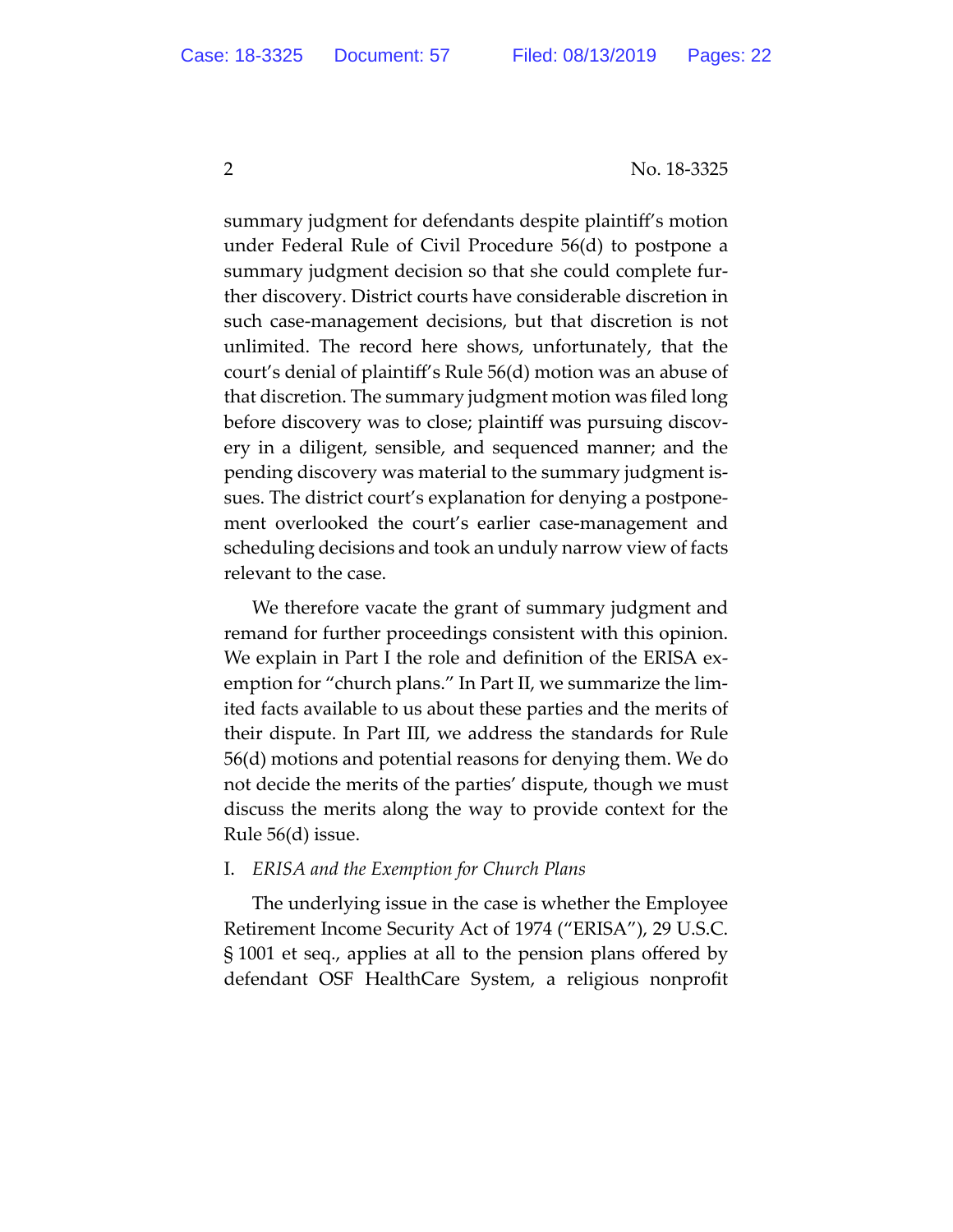organization that operates eleven hospitals in Illinois and Michigan.

ERISA sets minimum standards for the pension and welfare benefit plans offered by private employers. 29 U.S.C. §§ 1001(a), 1002(1)–(2). Congress enacted ERISA in response to a "rapid and substantial" increase in employee benefit plans that were lacking in "adequate safeguards"—with often-catastrophic results for employees and their families—as employees and their beneficiaries lost anticipated benefits because of unsound and unstable plans, unfair vesting provisions, and termination of plans before benefits had been funded. 29 U.S.C. § 1001(a).

The Supreme Court has described ERISA as a "'comprehensive and reticulated statute' with 'carefully integrated civil enforcement provisions.'" *LaRue v. DeWolff, Boberg & Assocs., Inc.*, 552 U.S. 248, 258 (2008), quoting *Massachusetts Mutual Life Ins. Co. v. Russell*, 473 U.S. 134, 146 (1985). At bottom, the goal of ERISA is to ensure the delivery of promised benefits. To achieve that goal, ERISA imposes minimum standards for benefit funding and vesting, grievance and appeals processes, and fiduciary duties. 29 U.S.C. §§ 1053, 1083, 1104, 1132. Participants of benefit plans that are governed by ERISA have the right to sue for benefits and breaches of fiduciary duty. 29 U.S.C. §§ 1132, 1109. If ERISA plans are terminated without adequate funding, some payments of benefits can be available through the Pension Benefit Guaranty Corporation. 29 U.S.C. § 1302.

Congress, however, exempted certain categories of employee benefit plans from ERISA. One is the "church plan" exemption at issue here. 29 U.S.C. § 1003(b)(2). Since enactment in 1974, ERISA has provided that it "shall not apply to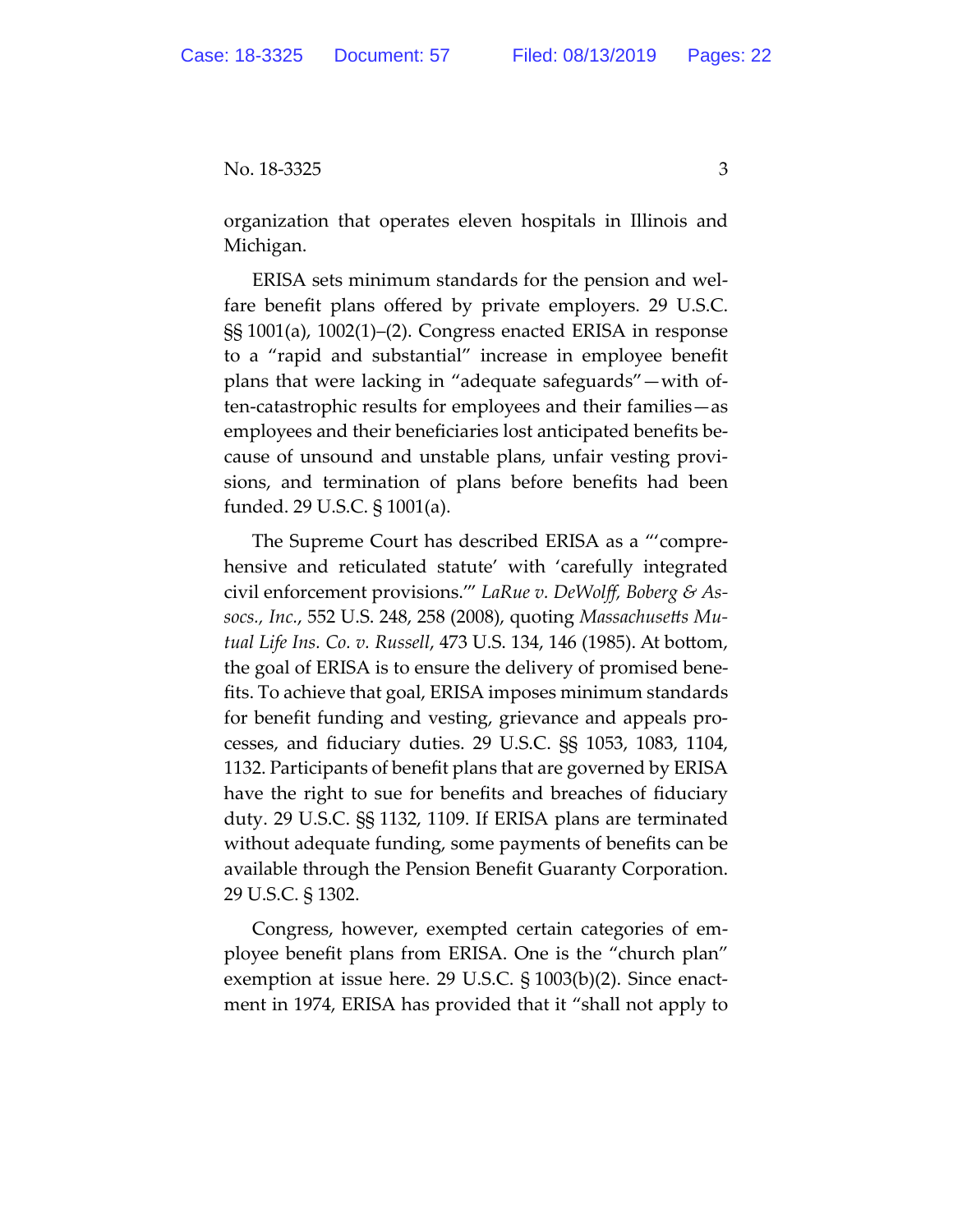any employee benefit plan if…such plan is a church plan (as defined in section 1002(33) of this title)." *Id.* The definition in § 1002(33) originally applied only to plans "established and maintained" for the employees of churches or associations of churches, so that it would not have applied, for example, to hospitals affiliated with churches. *Advocate Health Care Network v. Stapleton*, 137 S. Ct. 1652, 1656 (2017); 29 U.S.C. § 1002(33)(A). In 1980, Congress amended the church plan exemption. Under the amended version, the exemption extends not only to plans for employees of churches but also to plans for employees of church-affiliated organizations. 29 U.S.C.  $\S 1002(33)(C)(ii)(II).$ 

Central to this case, the amendment added the following language:

> A plan established and maintained for its employees (or their beneficiaries) by a church or by a convention or association of churches includes a plan maintained by an organization, whether a civil law corporation or otherwise, the principal purpose or function of which is the administration or funding of a plan or program for the provision of retirement benefits or welfare benefits, or both, for the employees of a church or a convention or association of churches, if such organization is controlled by or associated with a church or a convention or association of churches.

29 U.S.C. § 1002(33)(C)(i). That's "a mouthful," as the Supreme Court said, but "to digest it more easily, note that everything after the word 'organization' in the third line is just a (long-winded) description of a particular kind of church-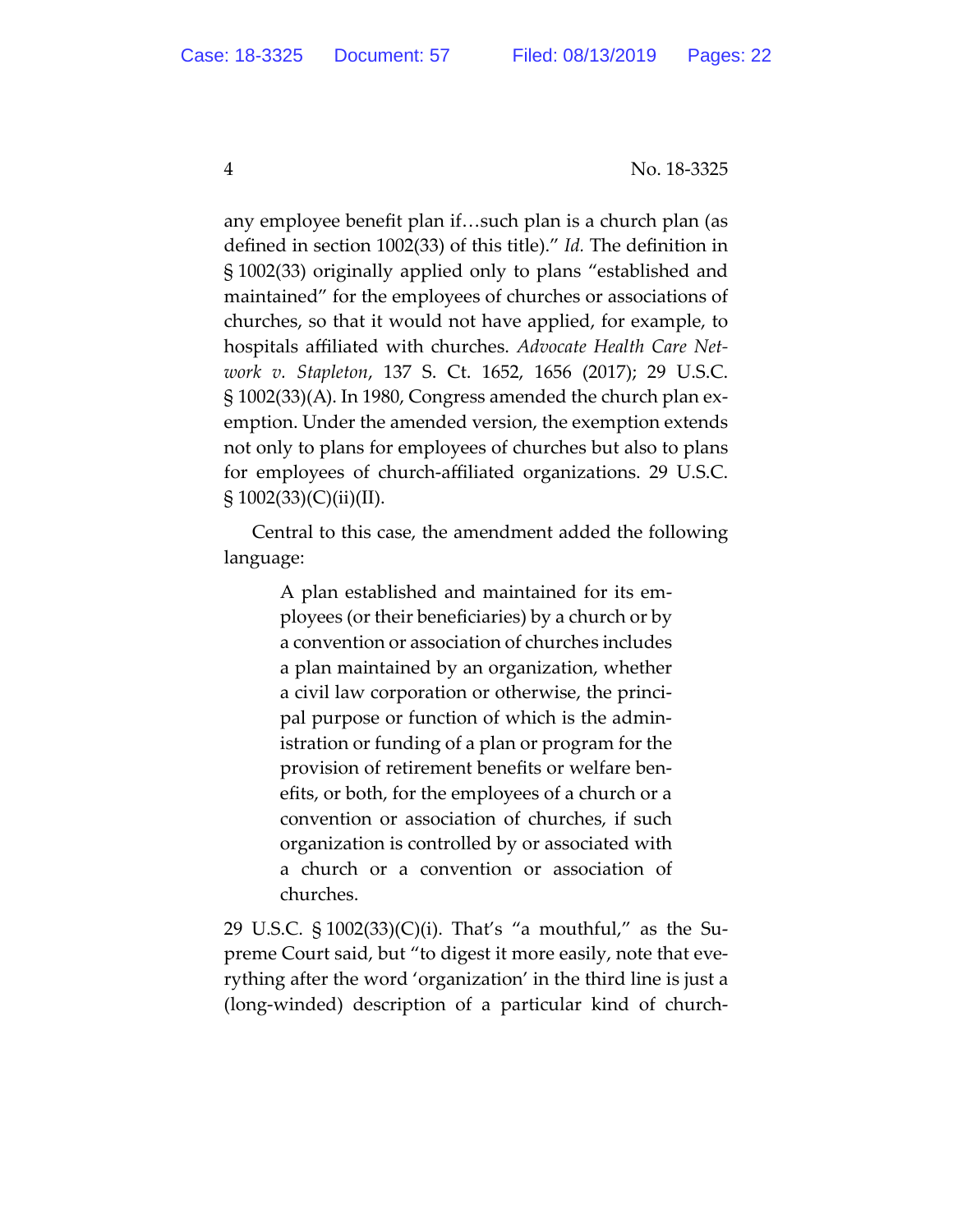associated entity." *Advocate Health*, 137 S. Ct. at 1656. The Court referred to the church-associated entity as a "principalpurpose organization," *id*., and for clarity's sake, so do we.

In *Advocate Health*, the issue was whether the church plan exemption depends on who first established the plan. The Supreme Court held: "Under the best reading of the statute, a plan maintained by a principal-purpose organization … qualifies as a 'church plan,' regardless of who established it." *Id.*  at 1663. The language in  $\S$  1002(33)(A) and (C)(i) thus makes the church plan exemption available to pension plans and other employee benefit plans established by church-associated entities, such as church-associated hospitals, where the plans are maintained by principal-purpose organizations. *Id.* We now turn to the facts of this case, where the central issues on the merits are who qualifies as a principal-purpose organization and what it means to "maintain" or "administer" an employee benefit plan.

# II. *The Parties, Their Pension Plans, and Their Dispute*

The Sisters of the Third Order of Saint Francis, a Roman Catholic organization, founded the OSF HealthCare System in 1880. OSF is a nonprofit Catholic healthcare system that provides free or discounted care to indigent patients. The Sisters of the Third Order of Saint Francis is the only member of OSF. The Order maintains authority over the system through OSF's governing documents and the canonical and civil guidelines pertaining to church property. In 2014, OSF merged with another Catholic hospital, St. Anthony's Health Center, with the permission of the Holy See. Prior to the merger, St. Anthony's was run by the Sisters of St. Francis of the Martyr of St. George. We refer to these organizations collectively as "OSF."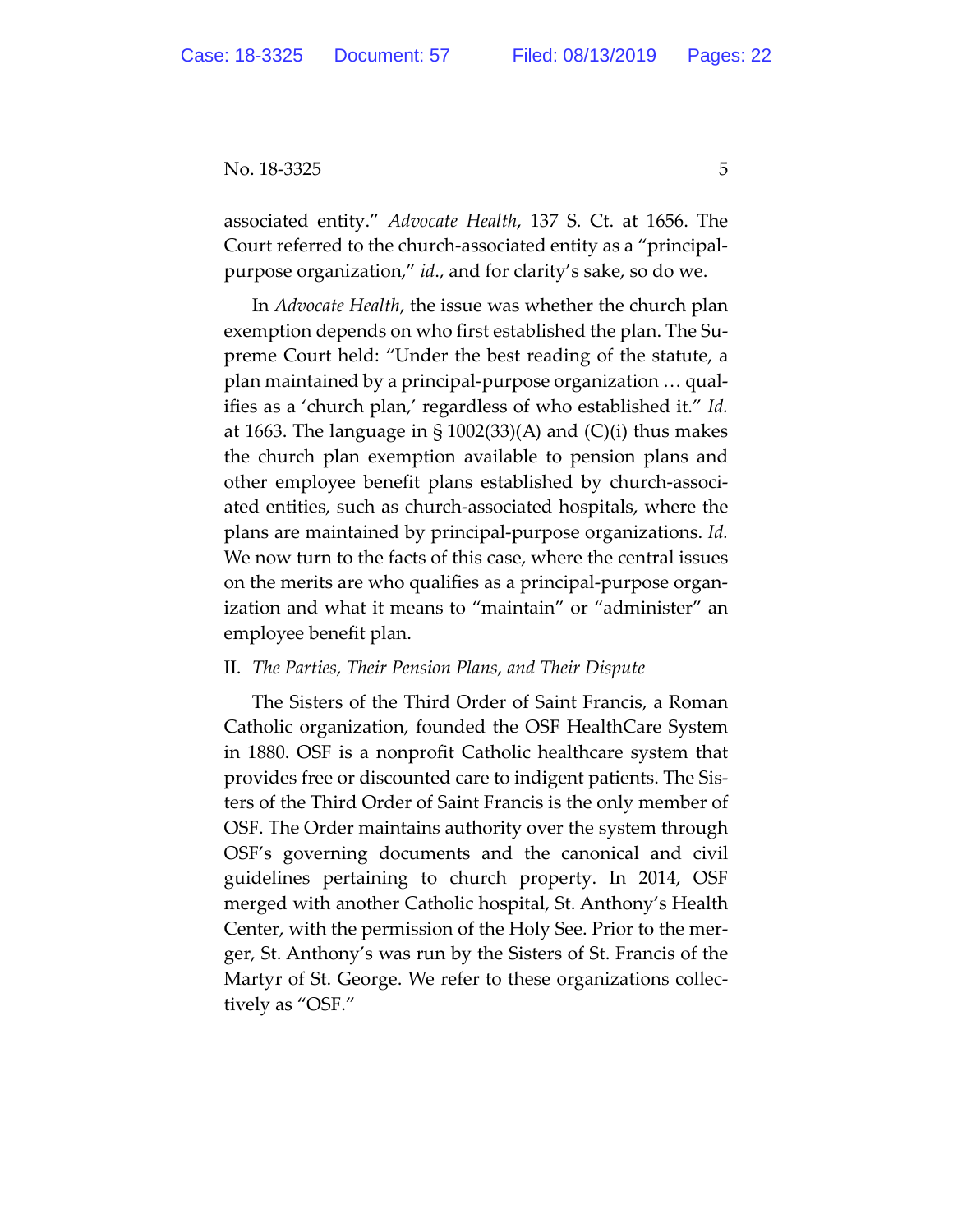The parties agree that OSF is associated with a church. OSF's operation is intertwined with the Roman Catholic Church. For example, among several other religious requirements not relevant here, OSF must seek approval from the Church for loan and debt financing, is subject to oversight by the bishops of the dioceses in which it operates, and is recognized by the Official Catholic Directory as a Catholic Institution.

OSF and St. Anthony offered pension plans to their employees before the merger. After the merger, the OSF and St. Anthony's pension plans remained distinct. The Plans have approximately 19,285 participants between them. The Plans are now closed to new participants and have stopped accruing further benefits. The OSF plan has 17,946 participants and the St. Anthony's plan has 1,339. Both plans are now administered as ERISA-exempt church plans.1

OSF contends that the St. Francis Plan and the St. Anthony's Plan are administered by the Sisters of the Third Order of St. Francis Employees' Pension Plan Administrative Committee and the Saint Anthony's Health Center Retirement Committee, respectively, though the two have identical

<sup>&</sup>lt;sup>1</sup> Both plans received private letter rulings from the IRS finding that they are church plans under 26 U.S.C. § 414(e). Upon taxpayers' requests, the IRS may issue private letter rulings interpreting and applying tax laws to the specific facts of a taxpayer's situation. 26 C.F.R. § 601.201(a)(2). They are not issued after formal adjudication or notice-and-comment procedures that may warrant substantial deference from courts. See *Christensen v. Harris County*, 529 U.S. 576, 587 (2000) (less formal agency determinations deserve less deference from courts). IRS regulations provide that private letter rulings are not precedential. See 26 C.F.R. § 301.6110–7(b); *Bankers Life and Casualty Co. v. United States*, 142 F.3d 973, 978 (7th Cir. 1998).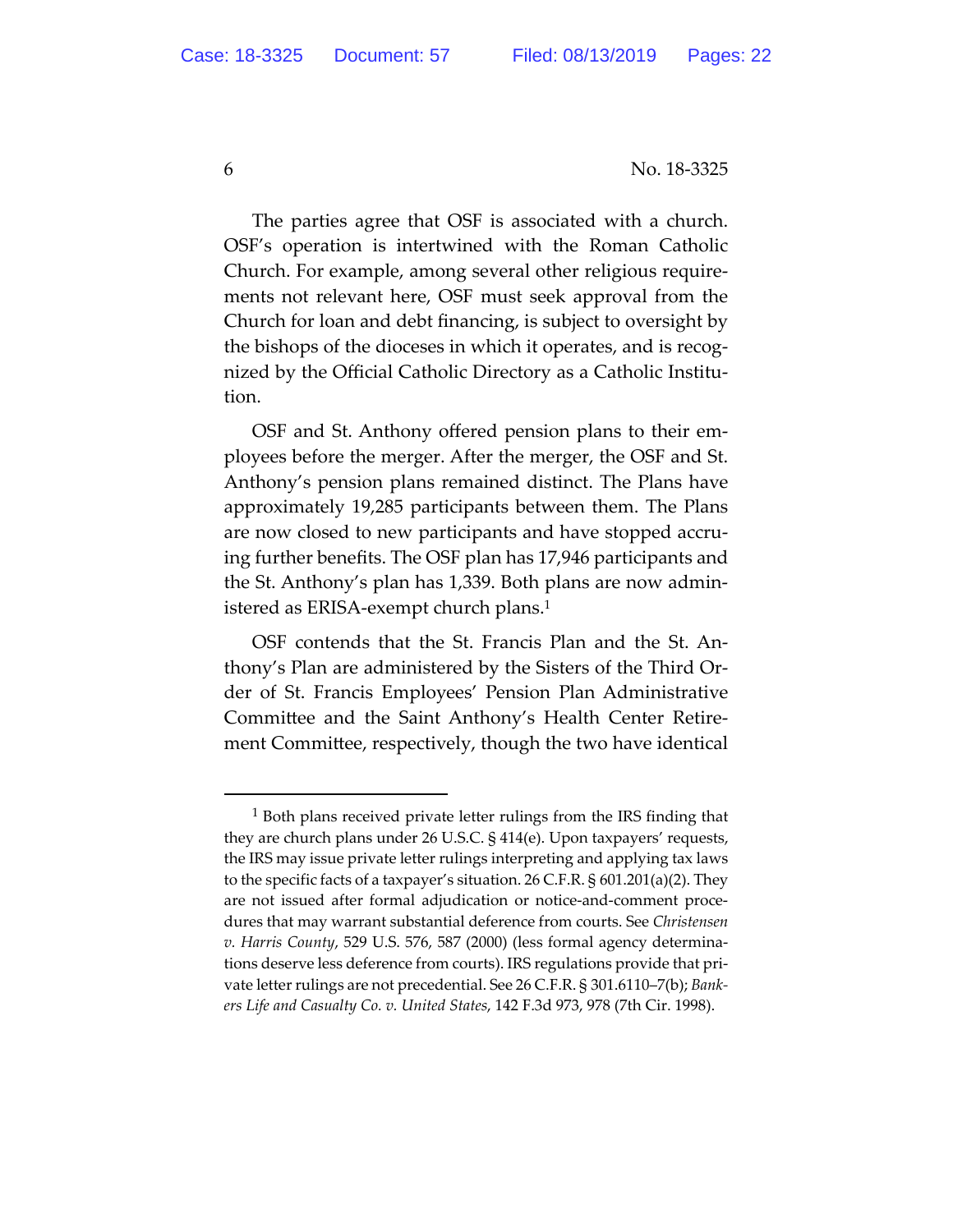memberships. (We refer to them as the "Committees.") OSF contends that each Committee qualifies as a principal-purpose organization within the meaning of  $\S 1002(33)(C)(i)$ , so that the Plans need not comply with ERISA at all.

Plaintiff Sheilar Smith, a former employee and participant of one of the OSF pension plans, sued on behalf of herself and other similarly situated plaintiffs in the Southern District of Illinois. She alleged that the Plans are not eligible for the church plan exemption because (a) the Committees are not "principal-purpose organizations" within the meaning of ERISA, and (b) even if they were, the church plan exemption itself is unconstitutional. She alleged that OSF has violated ERISA by allowing the Plans to become severely underfunded, with the OSF Plan holding assets sufficient to fund only 56% of accrued benefits and the St. Anthony's plan only 54%. She alleged that OSF also failed to follow the proper notice, disclosure, and managerial requirements, and breached its fiduciary duties.

The heart of the merits debate is whether the Committees can qualify as principal-purpose organizations at all. Smith offers several layers of argument. She contends that an internal committee of a church-associated organization cannot qualify at all as such an organization. She also contends that mere "administration" of a plan does not necessarily equate to "maintaining" the plan, as required by statute, which she believes requires the authority to terminate or modify the plan. And she argues that the Committees in this case may not even actually administer these Plans, pointing to evidence that the Committees meet only rarely and briefly. Finally, she contends that even if these Plans qualify for the church plan exemption, the exemption itself violates the Establishment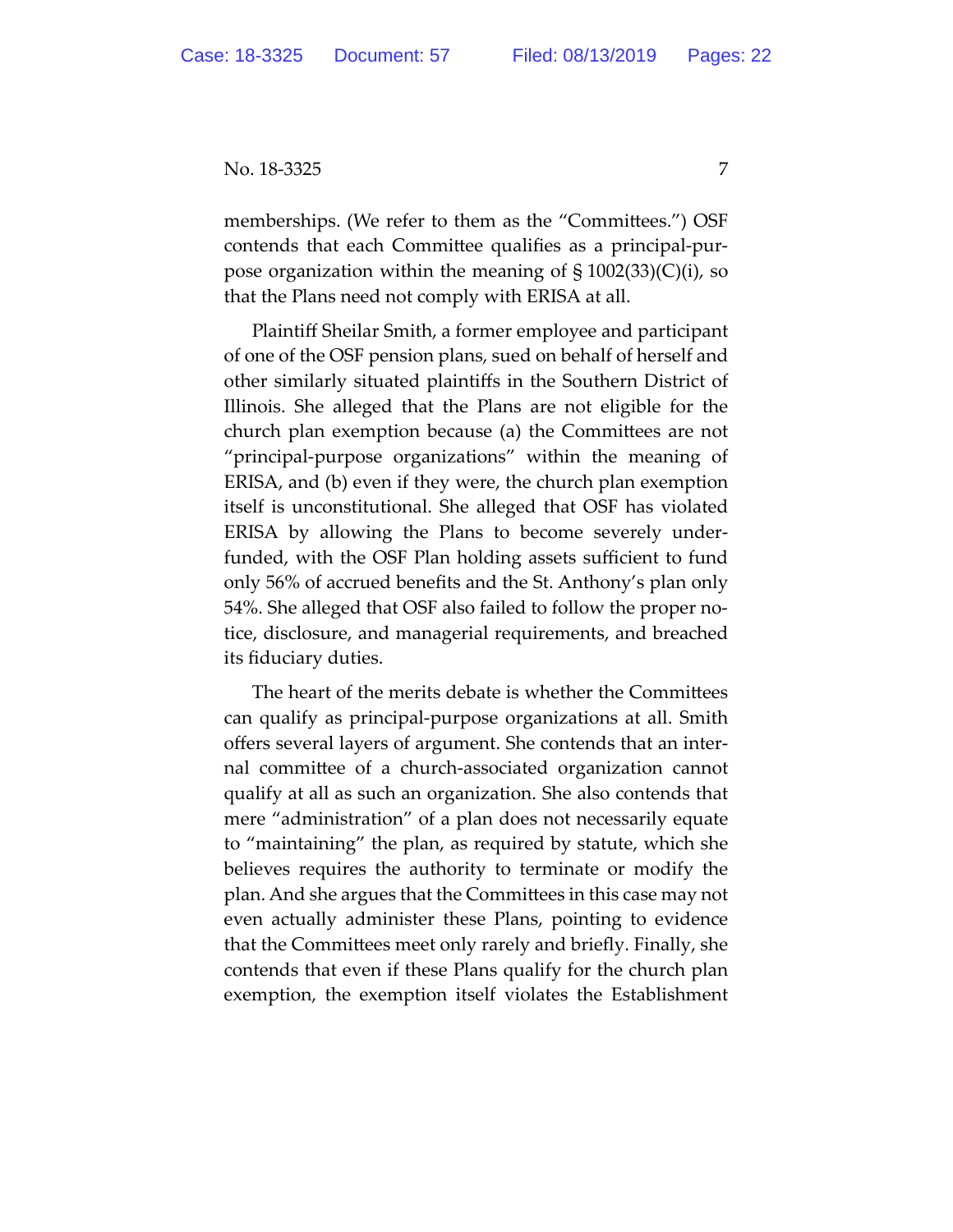Clause of the First Amendment. OSF counters that the plain language of the statute, relevant case law, legislative history, and common sense all permit it, as a church-associated organization, to delegate administration of the Plans to the Committees, and that the exemption fits comfortably within First Amendment law.

III. *The Rule 56(d) Issue* 

A. *Rule 56(d)* 

Federal Rule of Civil Procedure 56(b) provides that, unless local court rules or a case-specific order provide otherwise, a party may file a motion for summary judgment at any time until 30 days after the close of all discovery. Rule 56(d) provides that, after a party moves for summary judgment:

> If a nonmovant shows by affidavit or declaration that, for specified reasons, it cannot present facts essential to justify its opposition, the court may:

- (1) defer considering the motion or deny it;
- (2) allow time to obtain affidavits or declarations or to take discovery; or
- (3) issue any other appropriate order.

The mere fact that discovery is incomplete is not enough to prevent summary judgment. *Farmer v. Brennan*, 81 F.3d 1444, 1450 (7th Cir. 1996), citing *Resolution Trust Corp. v. North Bridge Associates*, 22 F.3d 1198 (1st Cir. 1994). A party seeking relief under Rule 56(d) must show by affidavit or declaration specific reasons discovery should be extended, which requires more than a fond hope that more fishing might net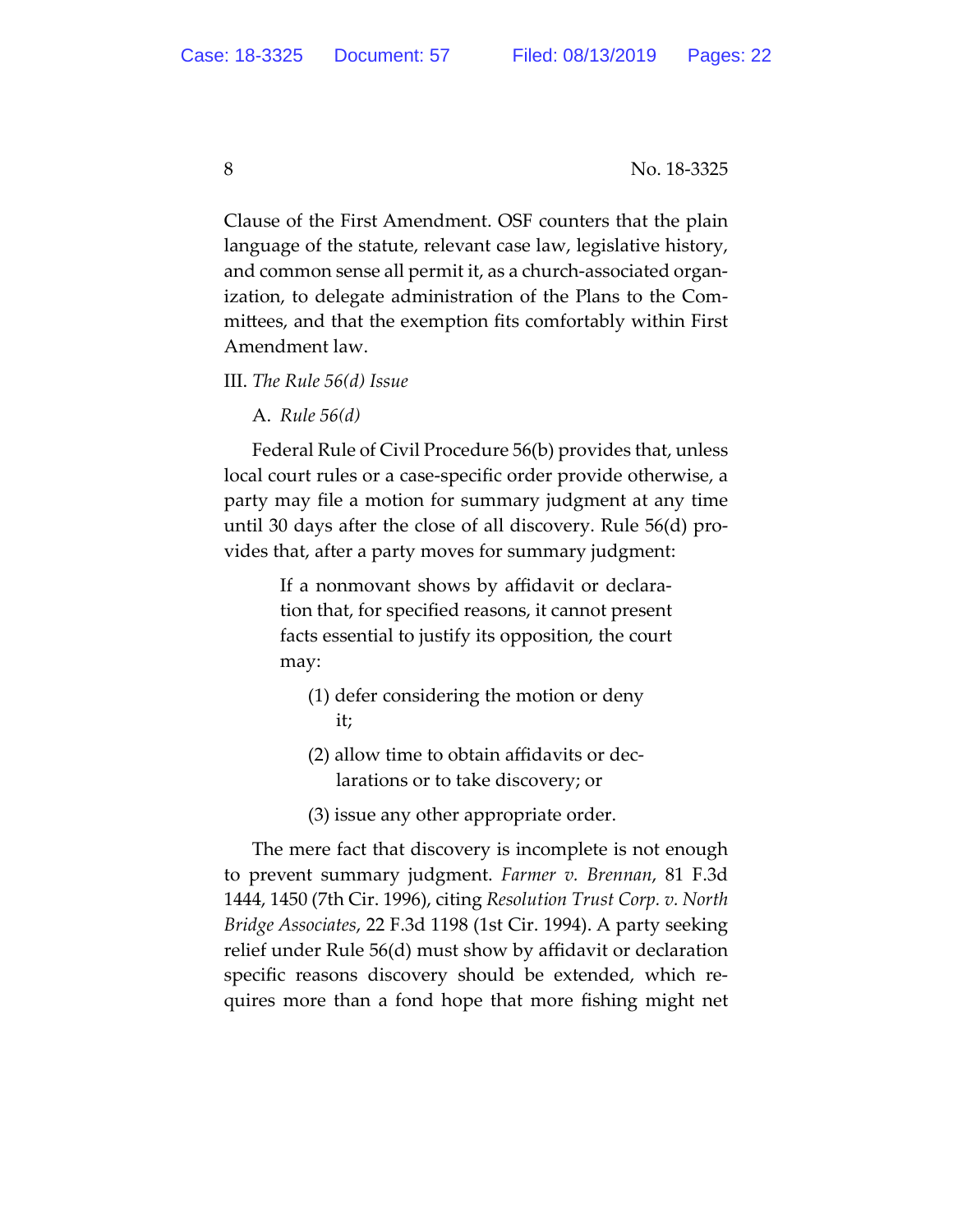some good evidence. *Davis v. G.N. Mortgage Corp.* 396 F.3d 869, 885 (7th Cir. 2005) (affirming denial of 56(d) motion when plaintiffs' request was "based on nothing more than mere speculation"); *Kallal v. CIBA Vision Corp.*, 779 F.3d 443, 446 (7th Cir. 2015) (affirming denial of Rule 56(d) request for additional discovery where party did not submit affidavit as required). In addition, a court need not delay decision on a summary judgment motion to allow time for discovery on an obviously meritless claim or defense. *Arnold v. Villarreal*, 853 F.3d 384, 389 (7th Cir. 2017).2

Motions for summary judgment have become so common in modern federal civil practice that case-management plans often assume that one or even more motions will be filed. Parties and district courts ordinarily set schedules not only for trial dates but also for discovery and motion practice that allow time for summary judgment motions and the discovery needed to file or oppose them. See Fed. R. Civ. P.  $16(c)(2)(E)$ & (F) (topics for pretrial conference). Accordingly, decisions on Rule 56(d) motions—whether granted or denied—can be a critical tool in fair case management.

Appellate courts review decisions on Rule 56(d) motions for abuse of discretion. *Sterk v. Redbox Automated Retail, LLC*, 770 F.3d 618, 622–23 (7th Cir. 2014). "As is true for most matters relating to discovery, the district court has substantial discretion in ruling on a [Rule 56(d)] motion." *Farmer*, 81 F.3d at

 <sup>2</sup> Before the 2010 amendments to the Federal Rules of Civil Procedure, Rule 56(d) was 56(f). Because no substantive changes were made to this portion of the rule, cases that analyzed the old Rule 56(f) remain applicable, but we describe them using the current designation of 56(d).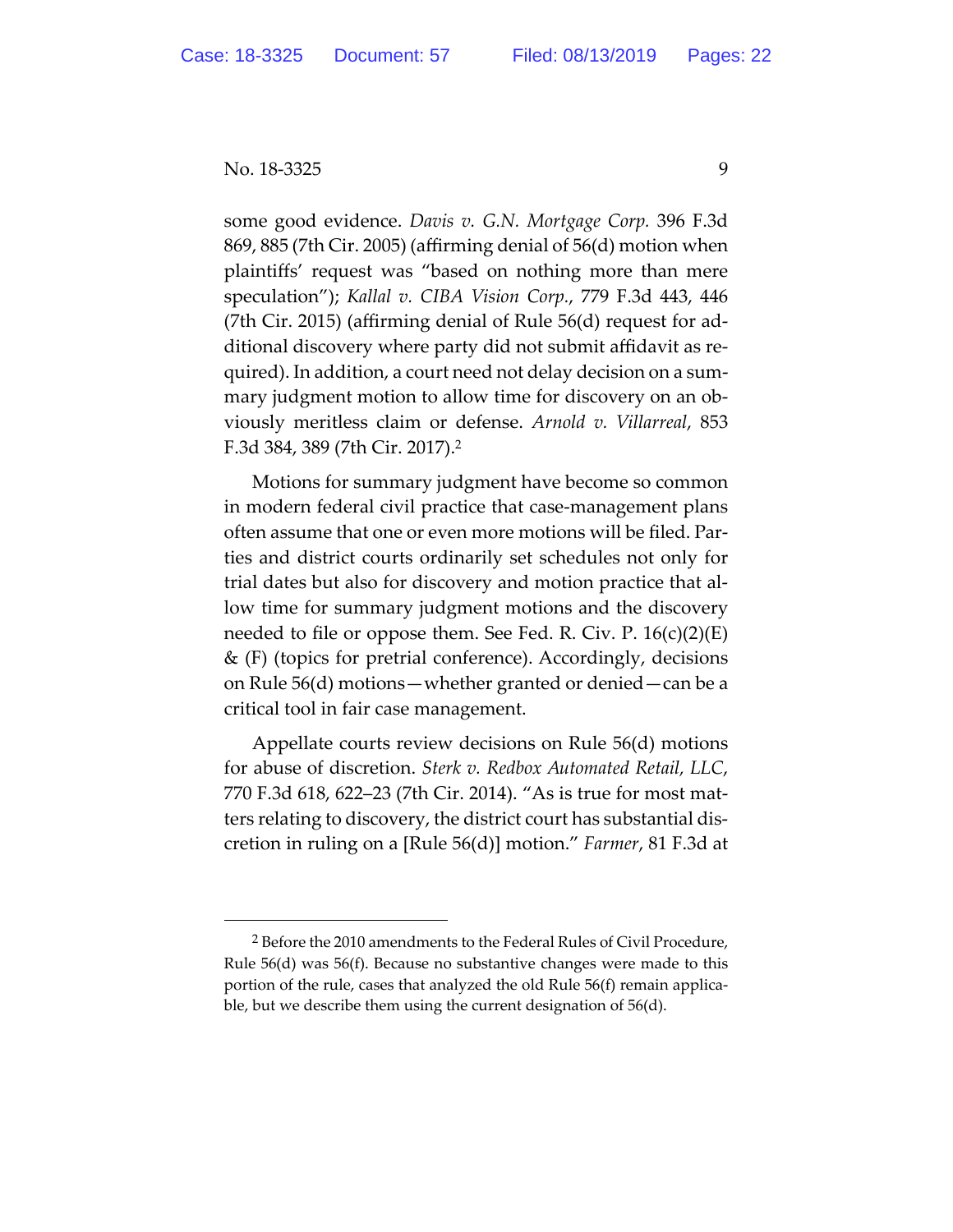1449. This latitude has its limits, however. *Id.* at 1450–51 (vacating summary judgment).

Appellate courts often remand a denial of additional time for discovery when the motion for summary judgment is filed before the close of discovery, especially if there are pending discovery disputes. *Farmer*, 81 F.3d at 1450–51 (district court abused discretion by denying Rule 56(d) motion that sought opportunity to conduct discovery under new legal standard after remand from Supreme Court); see also *CenTra, Inc. v. Estrin*, 538 F.3d 402, 420 (6th Cir. 2008) (vacating summary judgment as premature when plaintiff was denied any opportunity for discovery on material issues); *Burlington Northern Santa Fe Railroad Co. v. Assiniboine & Sioux Tribes of Fort Peck Reservation*, 323 F.3d 767, 773–74 (9th Cir. 2003) (denial of Rule 56(d) motion was abuse of discretion: when "a summary judgment motion is filed so early in the litigation, before a party has had any realistic opportunity to pursue discovery relating to its theory of the case, district courts should grant any Rule [56(d)] motion fairly freely"); *Wichita Falls v. Banc One*, 978 F.2d 915, 920 (5th Cir. 1992) (reversing denial of Rule 56(d) motion: "When a party is seeking discovery that is germane to the pending summary judgment motion it is inequitable to pull out the rug from under them by denying such discovery.").

For example, in the D.C. Circuit, summary judgment is considered premature unless all parties have had a full opportunity to conduct discovery, and the court has written that Rule 56(d) motions "requesting time for additional discovery should be granted 'almost as a matter of course unless the non-moving party has not diligently pursued discovery of the evidence.'" *Convertino v. United States Dep't of Justice*, 684 F.3d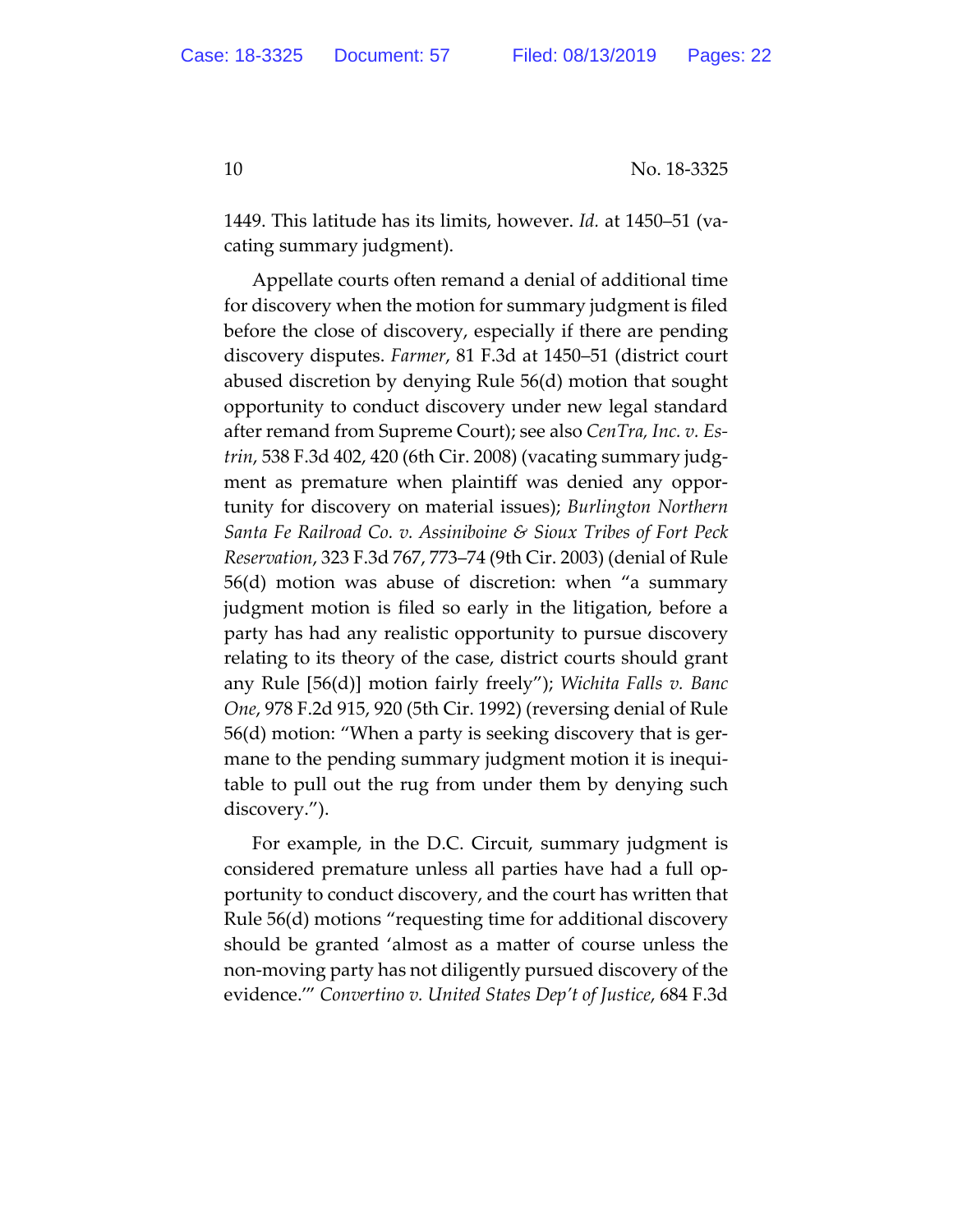93, 99 (D.C. Cir. 2012), quoting *Berkeley v. Home Ins. Co.*, 68 F.3d 1409, 1414 (D.C. Cir. 1995). This approach is not unique. See *In re PHC, Inc. Shareholder Litigation*, 762 F.3d 138, 145 (1st Cir. 2014) (premature for district court to consider summary judgment in light of plaintiffs' Rule 56(d) motion when pending discovery requests were not yet answered); *Jones v. Blanas*, 393 F.3d 918, 930 (9th Cir. 2004) (noting that summary judgment is disfavored if discovery is incomplete: "summary judgment in the face of requests for additional discovery is appropriate only where such discovery would be 'fruitless' with respect to the proof of a viable claim"); *International Shortstop, Inc. v. Rallyʹs, Inc.*, 939 F.2d 1257, 1267 (5th Cir. 1991) (request for additional time to conduct discovery should be granted "almost as a matter of course" when court learns the "diligent efforts to obtain evidence from the moving party have been unsuccessful"). We need not go as far as "almost as a matter of course," but these precedents emphasize the importance of allowing a party the opportunity to take meaningful discovery before granting summary judgment against her.

Rule 56(d) itself requires an affidavit or declaration giving specific reasons why the party cannot present facts essential to opposing a motion for summary judgment. Plaintiff satisfied that requirement here. The cases discussed above show that the sound reasons for denying a properly supported Rule 56(d) motion most often are either (1) the moving party's failure to pursue discovery diligently before the summary judgment motion, or (2) the apparent futility of the requested discovery.

In this case, the district court's brief explanation for denying plaintiff's Rule 56(d) motion invokes both reasons. Here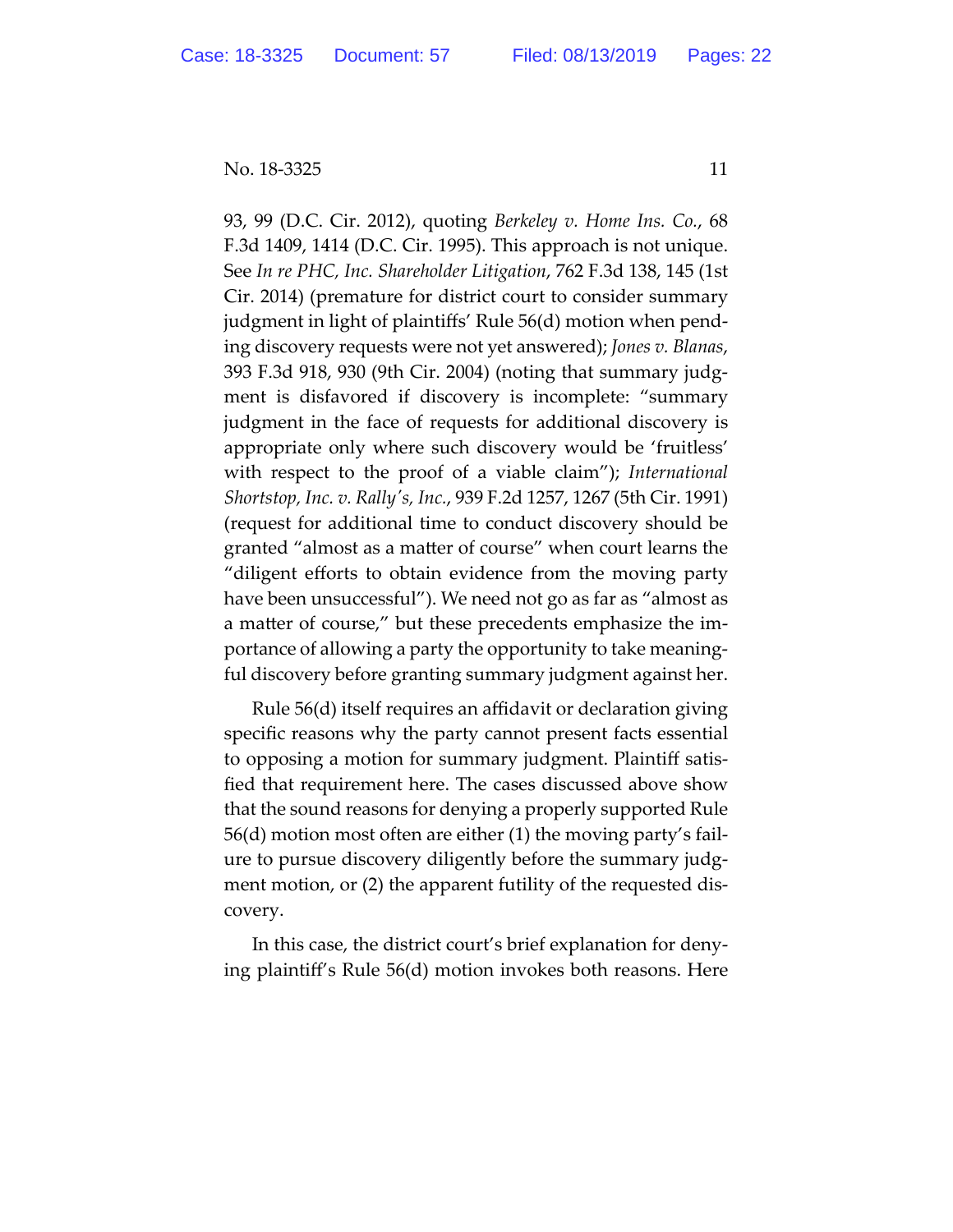was the explanation, which was included in the court's ruling on the merits of summary judgment:

> As an initial matter, Plaintiffs argue that Defendants' motion for summary judgment was filed prematurely. F.R.C.P. 56(d) permits, but does not require, the Court to defer consideration of a summary judgment motion or to allow additional time for discovery, among other options. While there are numerous areas of inquiry that Plaintiffs state they would have explored prior to the filing of summary judgment motions, those pertinent to the instant motion have been at issue from the outset of this case. Although Defendants filed for summary judgment well before the extended discovery deadline, Plaintiffs had ample time and opportunity to conduct discovery relevant to the issues raised in Defendants' motion. As such, the Motion is not premature.

*Smith v. OSF Healthcare System*, 349 F. Supp. 3d 733, 739–40 (S.D. Ill. 2018). In a later footnote, the court briefly discussed Smith's assertion that discovery could show the Committees were not actually the ones administering the plans. The court seemed to view such discovery as futile, saying that "the question is not whether the Plan Committees are doing their jobs well or excessively delegating their authority, but rather whether the structure satisfies the requirements of the church plan definition." *Id.* at 743 n.4. In our view, however, plaintiff established a strong record of diligence, and at least some of the additional discovery sought in her Rule 56(d) motion would not have been futile.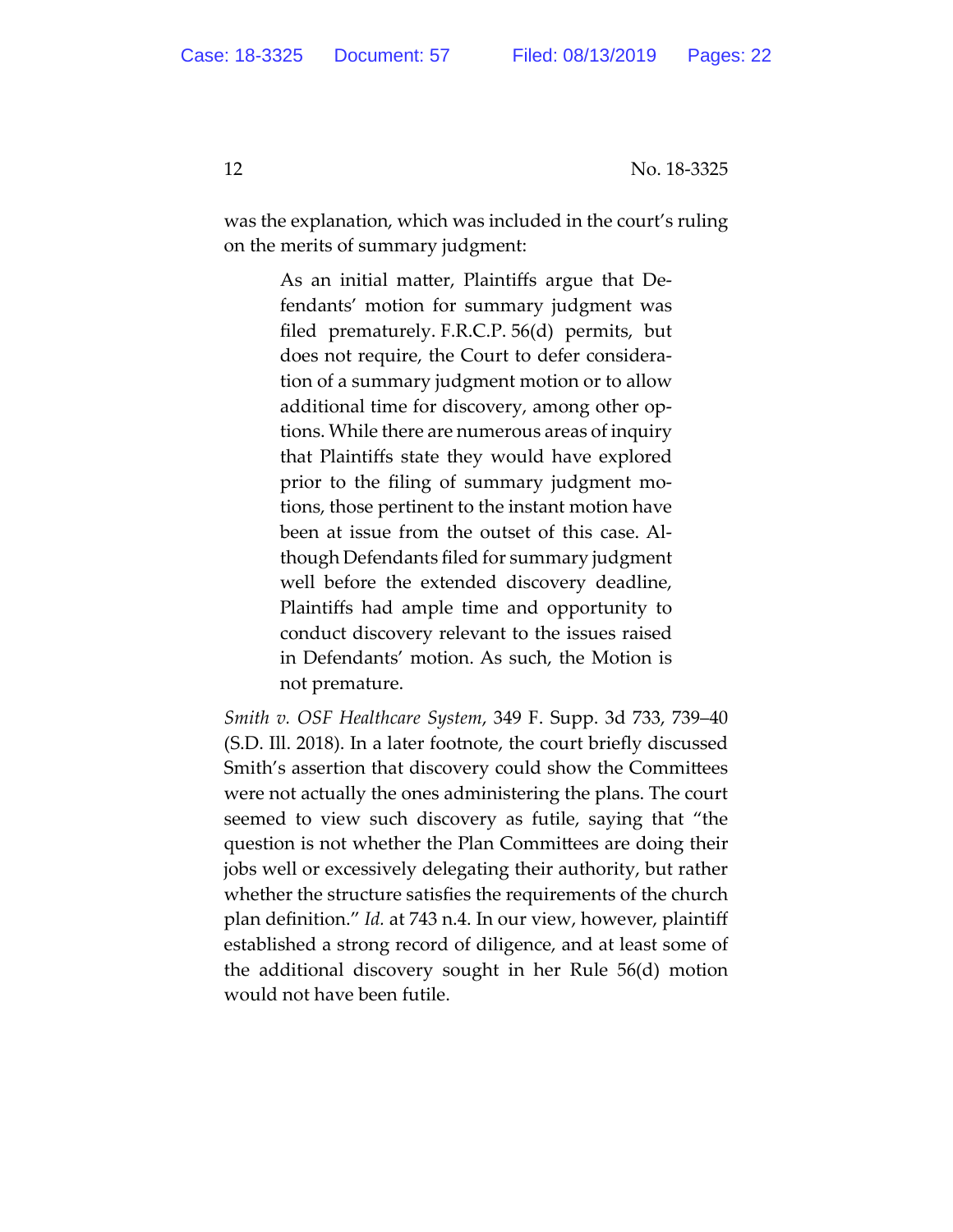### B. *Diligence*

The district court's primary reason for denying the plaintiff's Rule 56(d) motion was its view that plaintiff had failed to act diligently to conduct the discovery she said she needed to respond to the motion for summary judgment. The district court pointed out correctly that the need for the discovery she sought, such as details of plan administration, had been apparent from the early stages of the case. The court's explanation overlooked, however, the earlier delays imposed on plaintiff by the court itself and by the defendants. The explanation also overlooked the plaintiff's sensible approach to staging discovery so that, for example, document discovery would be essentially complete before plaintiff took depositions of key witnesses (thus minimizing the risk that second depositions would be needed if important documents surfaced after the depositions).

To explain our resolution of this issue, we need to review the proceedings in the district court in some detail. Smith filed her complaint on April 27, 2016. Defendants sought a change of venue, which was denied. The parties then agreed, as is common, to a sequenced discovery schedule for document production, interrogatories, electronically stored information, and depositions. See Fed. R. Civ. P. 16(c), 26(f). The magistrate judge issued a scheduling order on September 26, 2016 with a discovery cut-off of November 2017 and a trial date in March 2018.

Yet just three days after the court issued that agreed scheduling order, defendants moved to stay all discovery pending ruling on a petition for a writ of certiorari in one of the cases that the Supreme Court eventually heard as *Advocate Health*. The district court denied that stay, and discovery began, as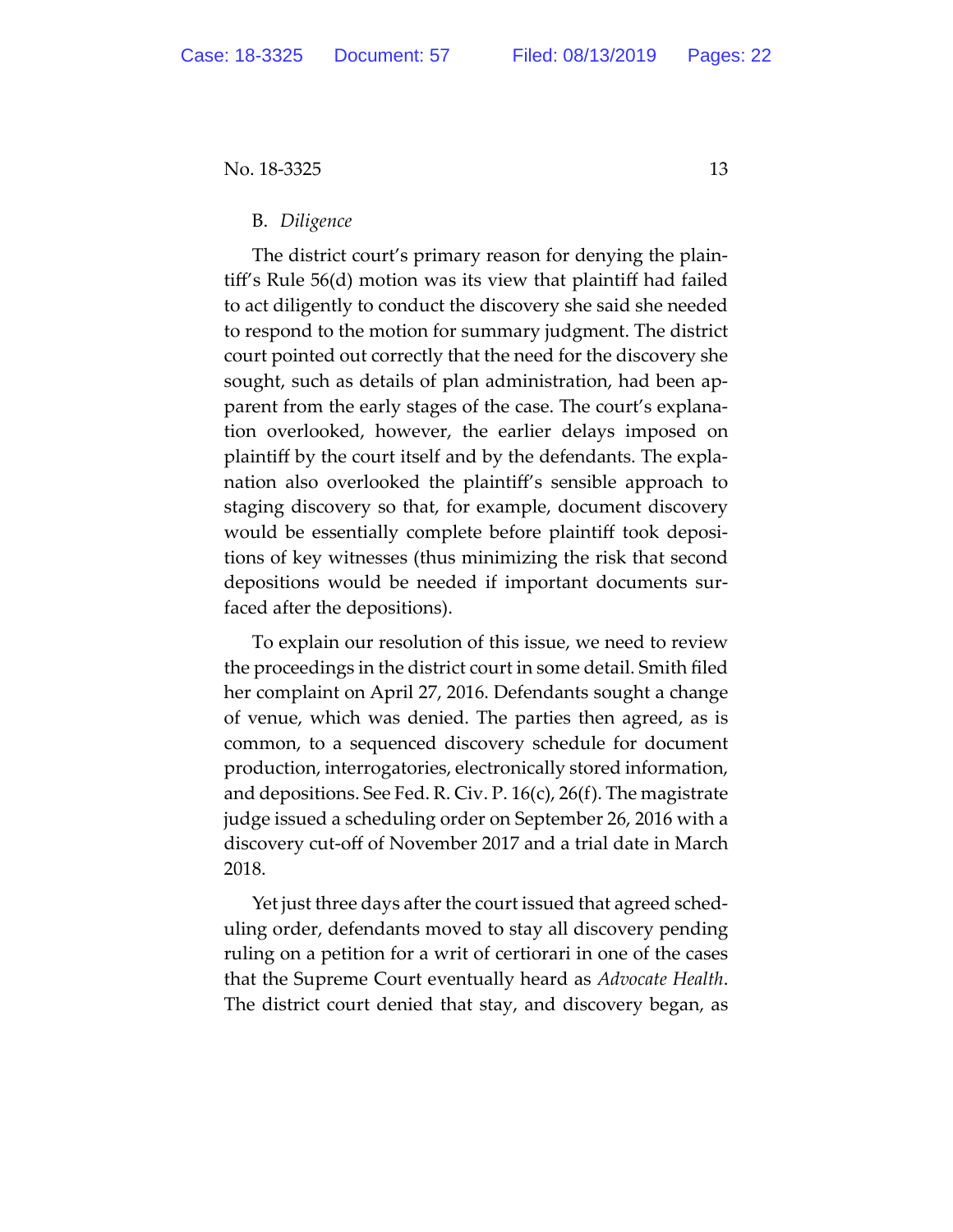indicated by the court's docket entry setting a discovery dispute conference for January 5, 2017. See Dkt. 111, at 11, 21–22 (court discussing pending discovery requests and disputes). In the meantime, however, the Supreme Court had granted certiorari in the *Advocate Health* cases on December 2, 2016. On January 6, 2017, defendants moved to stay discovery and all court proceedings. Plaintiffs objected to a complete stay. The court concluded that it made sense to continue with document discovery but to delay expensive depositions until the Supreme Court could rule in *Advocate Health*. Dkt. 111 at 38– 41.

The Supreme Court decided *Advocate Health* on June 5, 2017. The district court then stayed all discovery until July 25, 2017, and ordered the parties to submit a revised scheduling order. The new, agreed scheduling order was issued August 10, 2017, with discovery to be completed by September 6, 2018, dispositive motions due by September 21, 2018, and a bench trial set for January 7, 2019.

The parties resumed discovery, but not everything was done at once. OSF produced additional documents between the end of August and November 10, 2017, but the parties had substantial disagreements about OSF's compliance with pending requests. See Dkt. 162-1 ¶¶ 7, 10. In November and December, plaintiff's counsel sent OSF two letters on discovery issues, including the production of electronically stored information, with an emphasis on emails related to plan administration. Dkt. 162-1 ¶11; Dkt. 162-3. During this period, counsel also held a telephone conference to discuss their disagreements over the pending requests for production of documents and the search terms to be used for the electronic records. Dkt. 162-1 ¶12.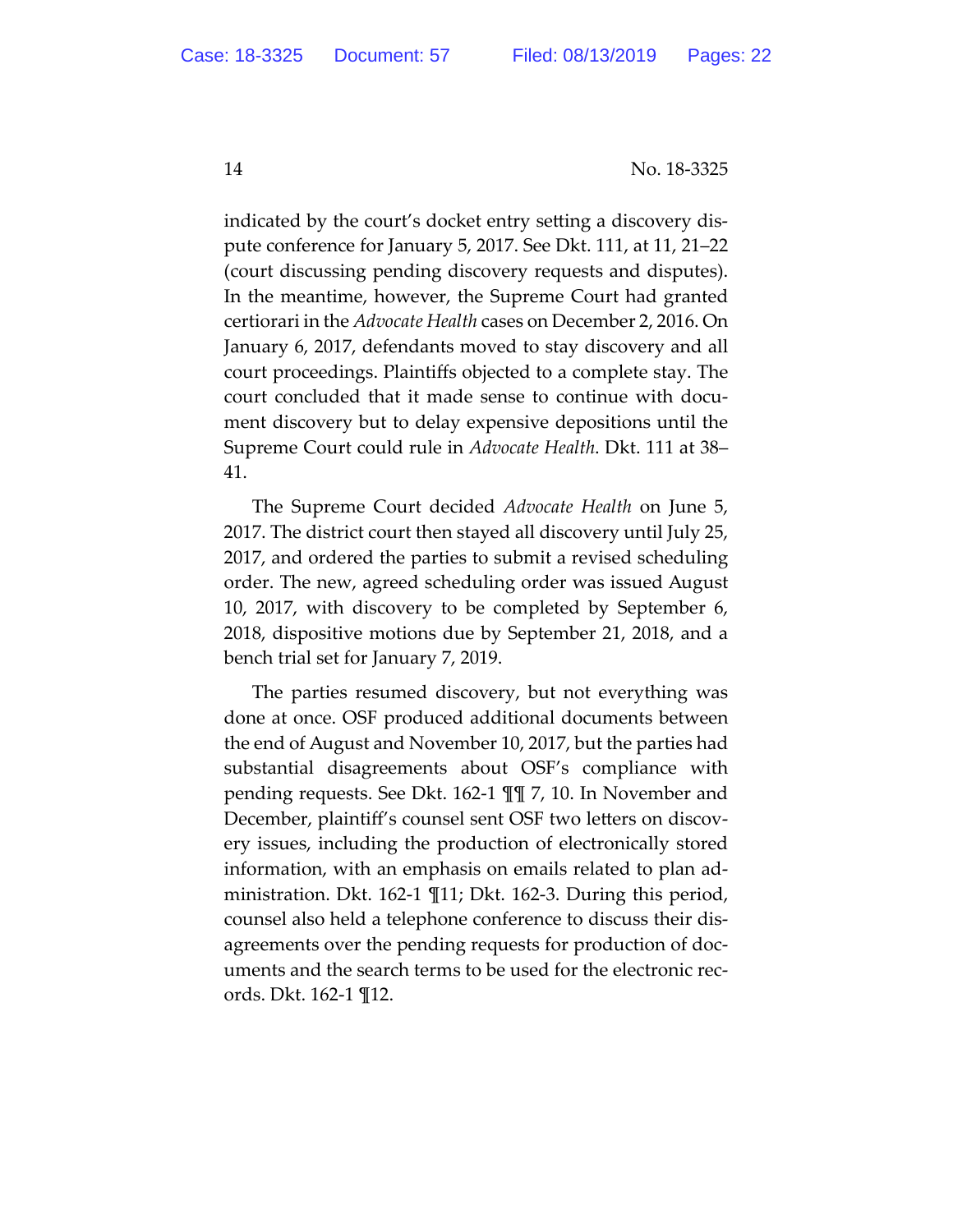On December 22, 2017, plaintiff's counsel sent three deposition notices to OSF with a letter explaining the requested discovery she still had not received. Dkt. 162-5. She said in the letter that if the parties did not reach a resolution by January 4, 2018, she would seek a resolution before the magistrate judge. OSF made additional production of documents five days later but did not address the issues raised in the December 22 letter.

Then, on December 29, 2017, a week after plaintiff's counsel sent that letter, OSF filed its motion for summary judgment. The motion was filed almost nine months before the scheduled close of discovery, and despite the pending deposition notices and unresolved issues surrounding production of electronically stored information. OSF's motion argued that further discovery would be pointless in light of the Supreme Court's decision in *Advocate Health* and the Tenth Circuit's then-recent decision in *Medina v. Catholic Health Initiatives*, 877 F.3d 1213 (10th Cir. 2017).

In response, plaintiff quickly moved under Rule 56(d) to defer briefing on the motion for summary judgment. Her motion was supported by counsel's affidavit providing specific reasons and needs for additional discovery. She told the court that the parties had pending discovery disputes, that she had yet to obtain documents and emails within the defendants' control, and that she had served notices for several depositions. She also identified the types of the information she needed to discover, including information from emails and depositions that could show the Committees were not the ones administering the plans at all. Plaintiff also pointed out that defendants had offered affidavits in their motion for summary judgment from expert witnesses who, before the motion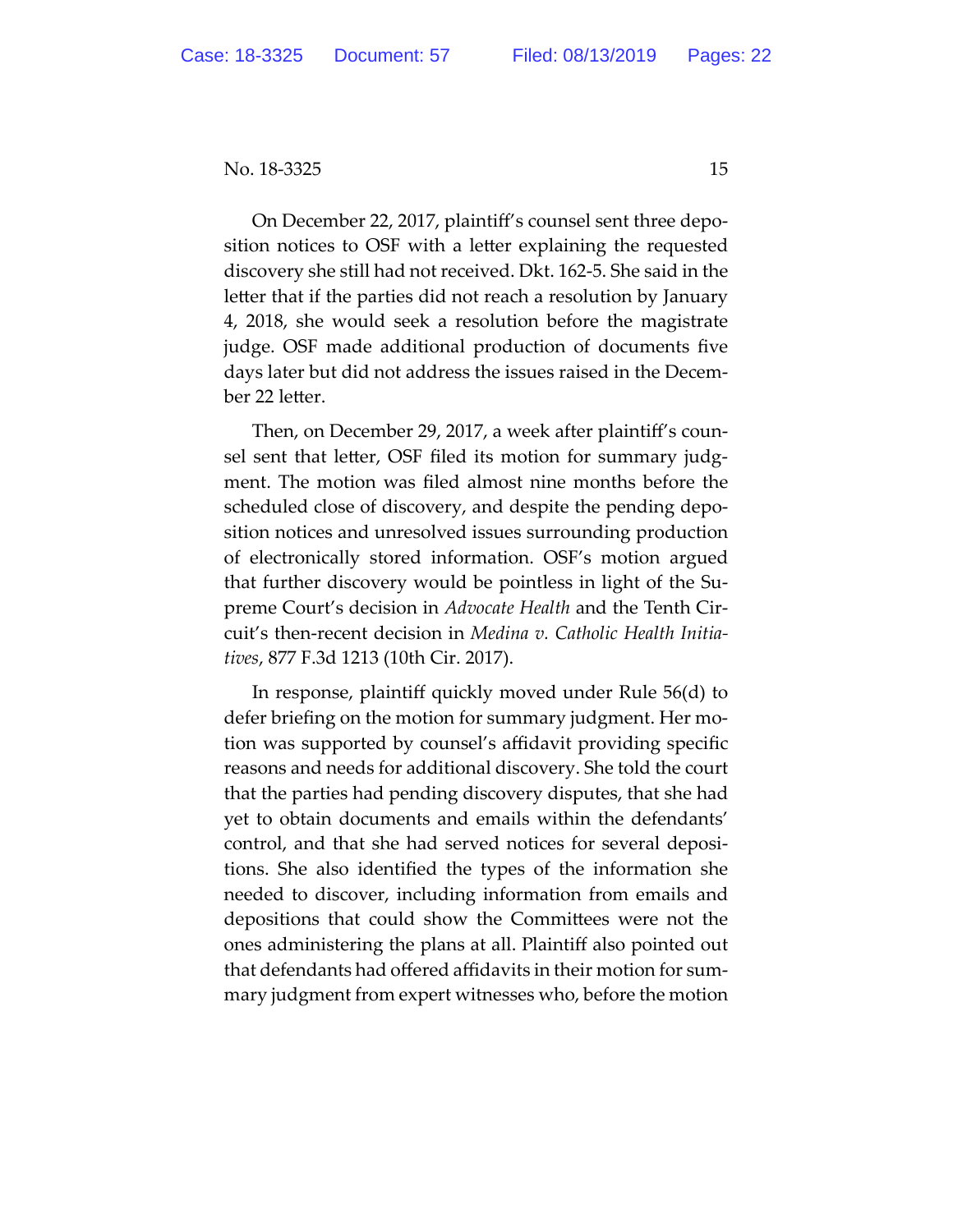for summary judgment was filed, had not yet even been disclosed to plaintiff's counsel, let alone subject to depositions.

Given this history, we do not see a basis for saying that plaintiff had failed to pursue discovery diligently. We assume plaintiff's counsel knew from the outset that they would probably need to take the depositions that they noticed in December 2017 and that were the subject of her Rule 56(d) motion. Counsel and their client should not be penalized with dismissal, however, for not having taken those depositions earlier. Depositions are expensive, as the district court acknowledged when it stayed depositions in early 2017. Lawyers in paperheavy cases like this one know that it generally makes sense not to take a witness's deposition until they have the relevant documents in hand. That's why the parties staged discovery as they did in this case, of course, and why it would have been premature to take the depositions before the plaintiff's deadline for responding to defendants' very early summary judgment motion.<sup>3</sup>

# C. *Relevant or Futile?*

Another sound reason for denying a Rule 56(d) motion may be that the additional discovery being sought would be futile. As this appeal shows, however, it can be risky to deny

<sup>&</sup>lt;sup>3</sup> In the interests of fairness and economy, we encourage district courts to act promptly on pending motions under Rule 56(d) because of their effects on briefing schedules for summary judgment motions. In this case, the court did not actually deny plaintiff's motion until it also ruled on the summary judgment motion. As a result, plaintiff had to brief the summary judgment motion without knowing the court's view of the Rule 56(d) motion. A belated grant of a Rule 56(d) motion or a reversal of a denial of such a motion can waste time and money as counsel must in essence brief the summary judgment motion twice.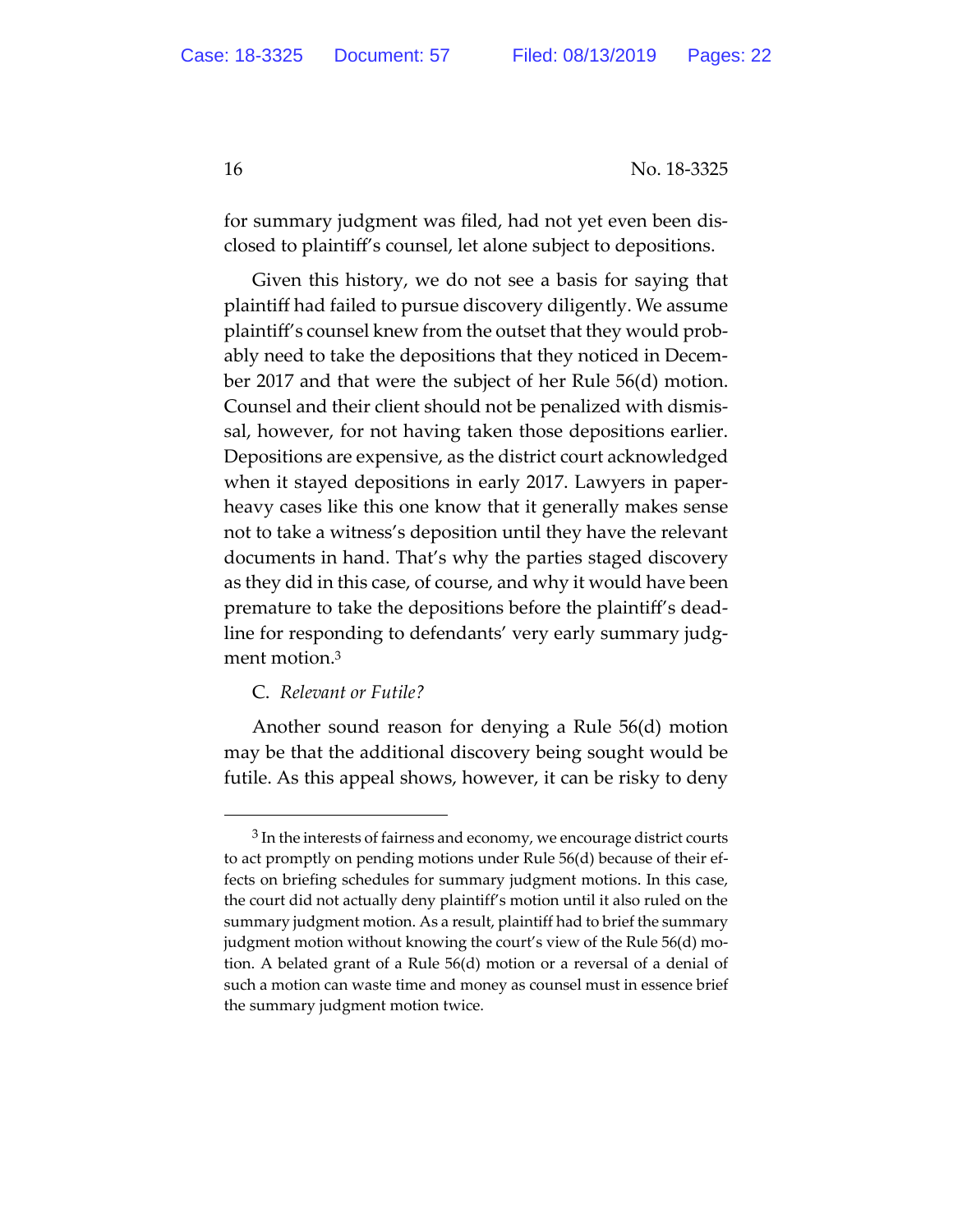discovery based on a theory that the law makes the discovery irrelevant, especially where that legal proposition is contested and the area of law is evolving quickly. If a district court denies a Rule 56(d) motion based on an erroneous view of the applicable substantive law, and thus of the relevance of the additional discovery sought, an abuse of discretion is likely. See *Farmer v. Brennan*, 511 U.S. 825, 849 & n.10 (1994) (noting that district court had denied Rule 56(d) motion based on erroneous view of law), cited in *Farmer*, 81 F.3d at 1448 (appeal after remand).

The question of futility requires us to dip into the merits, at least tentatively. Plaintiff Smith herself makes an argument on the merits that would eliminate any need for further discovery. She argues that OSF's Plan Committees cannot qualify as principal-purpose organizations because they are not juridical entities legally distinct from OSF itself. We disagree with that point and believe that internal benefits committees like OSF's can qualify as "organizations" that could, assuming the other statutory requirements were met, serve as principalpurpose organizations under  $\S 1002(33)(C)(i)$ . The statute notes parenthetically that such an "organization" may be "a civil law corporation or otherwise." *Id.* That last word is capacious. It does not require that the organization in question be any particular type of non-corporate legal entity nor, indeed, an entity legally separate from the plan sponsor at all.

On a related note, under any reading of the term "principal purpose," a committee constituted specifically to manage employee benefit plans could qualify. The purpose of the organization maintaining or administering a church plan need not be the same as that of the plan sponsor itself. After all, no pension sponsor ever has the provision, let alone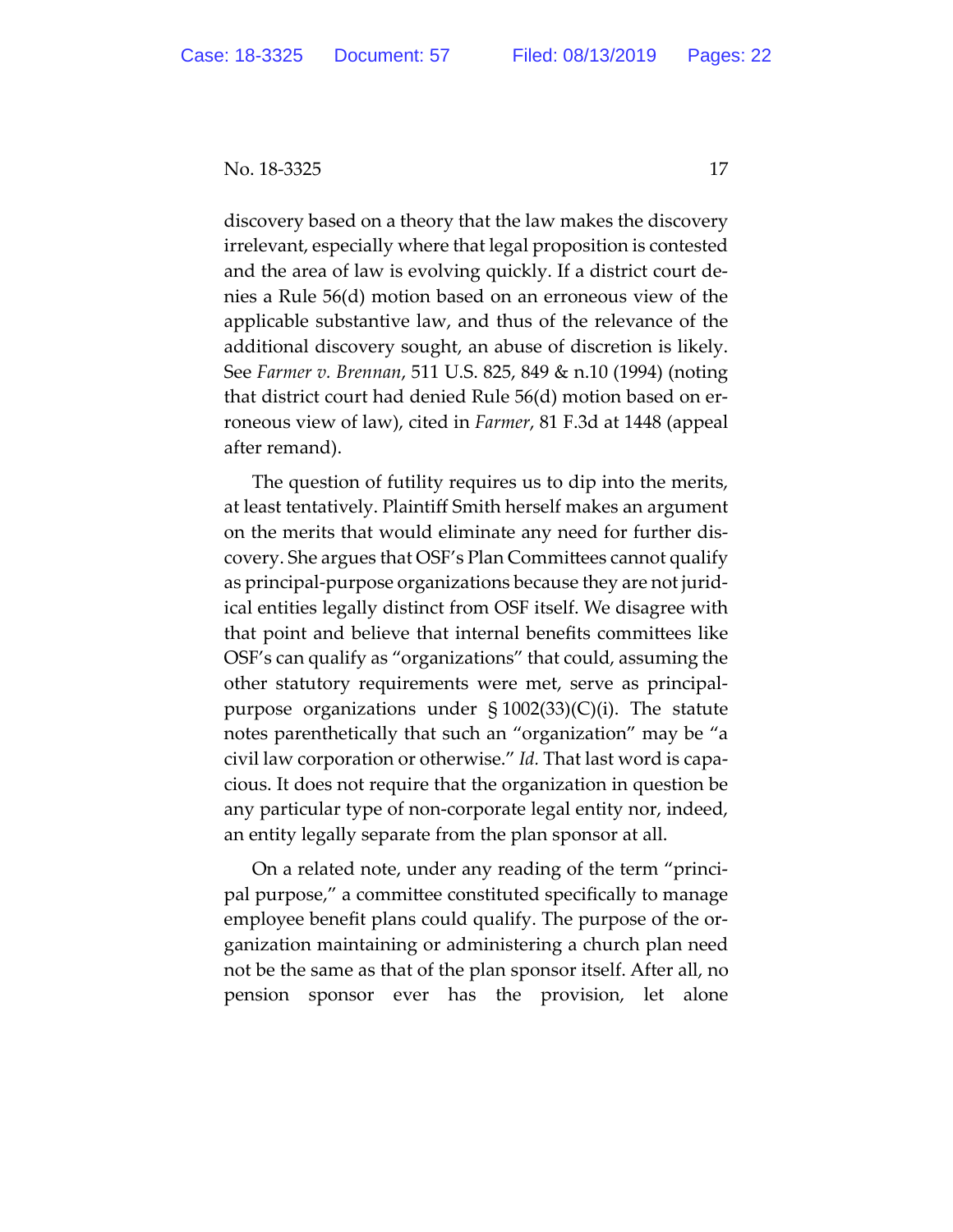maintenance, of a pension or other employee benefit plan as its principal purpose. Its principal purpose is the enterprise that employs the people who participate in the benefit plans.

Further discovery on remand, however, will not be futile. The district court here believed—leaning heavily on the Tenth Circuit's opinion in *Medina v. Catholic Health Initiatives*, 877 F.3d 1213 (10th Cir. 2017)—that no amount of discovery could save plaintiff's case. The district court wrote that *Medina* was "well-reasoned and essentially 'on all fours' with this case" and followed *Medina* in granting summary judgment.

*Medina* presented similar issues in applying the ERISA church plan exemption to a hospital chain affiliated with the Roman Catholic Church, where the plans were administered by internal committees established by the employer. 877 F.3d at 1220. The Tenth Circuit applied the statute's requirements through a three-step inquiry. The first step asks whether the entity seeking to use the church plan exemption under the principal-purpose option is itself "a tax-exempt nonprofit organization associated with a church." *Id.* at 1222. If it is, the second step asks whether "the entity's retirement plan [is] maintained by a principal-purpose organization? That is, is the plan maintained by an organization whose principal purpose is administering or funding a retirement plan for entity employees?" *Id.* If that answer is also yes, the third step asks whether "that principal-purpose organization [is] itself associated with a church." *Id.* Applying this test, the Tenth Circuit determined that committees assigned to administer the religious nonprofit's benefit plans can constitute principal-purpose organizations and affirmed summary judgment for the hospital system. *Id.* at 1226. *Medina* further held that the church plan exemption does not violate the Establishment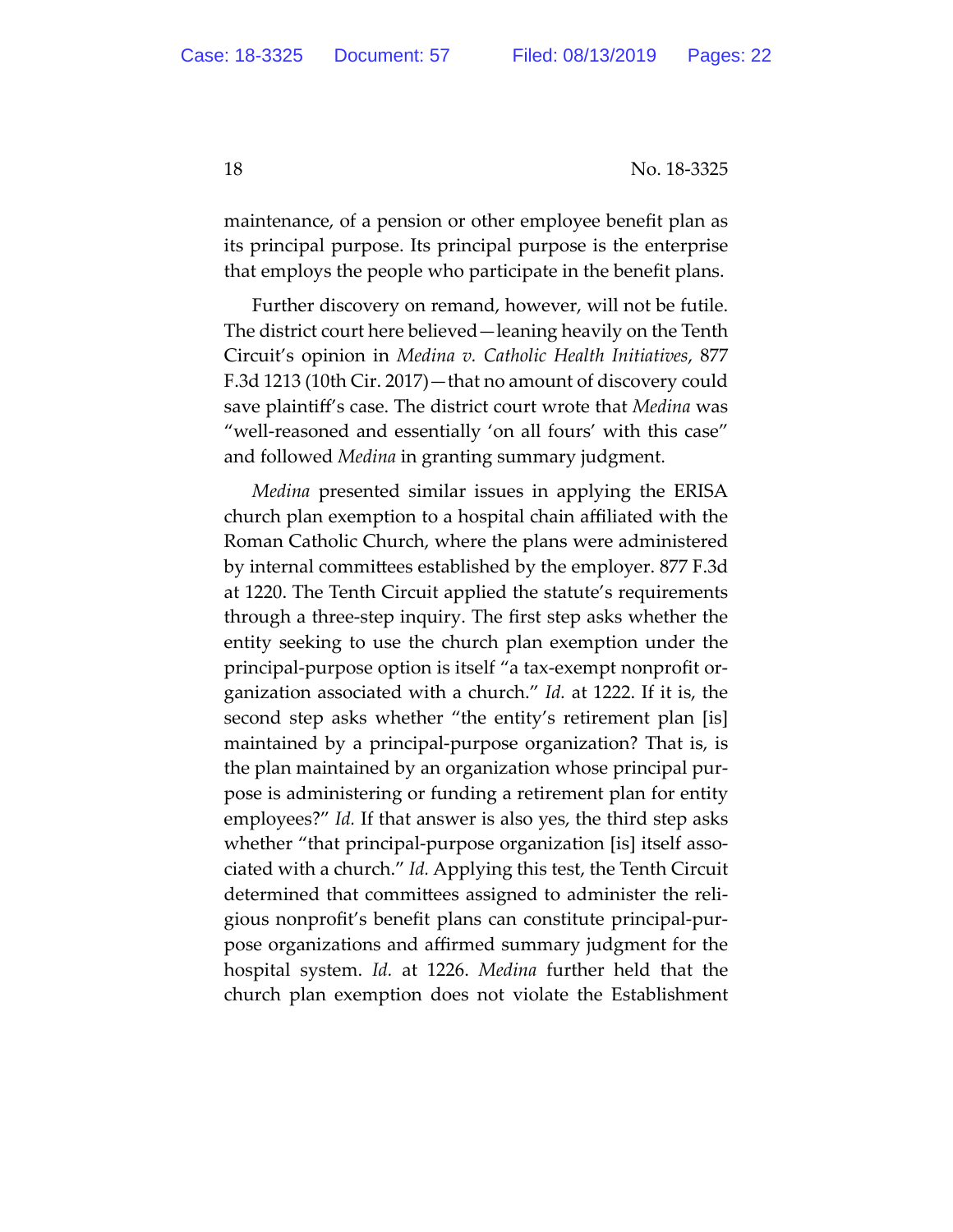Clause. *Id.* at 1234, discussing *Lemon v. Kurtzman*, 403 U.S. 602, 612 (1971).

*Medina* does not justify the denial of plaintiff's Rule 56(d) motion for two related reasons. First, of course, *Medina* was decided on a motion for summary judgment filed after the parties completed discovery, providing a more complete factual record. Second, we are not prepared, at this point, to commit ourselves to the *Medina* test, or at least to this district court's interpretation of *Medina*, under which, for example, it would not matter if the Committees formally charged with plan administration did not actually administer them. See *Smith*, 349 F. Supp. 3d at 743 n.4. In this case, which presents at least genuine issues of material *law*, it would be more prudent to know more about the potentially relevant facts before deciding they are not relevant.

For example, recall that 29 U.S.C. § 1002(33)(C)(i) provides that a "plan established and maintained for its employees … includes a plan maintained by an organization … the principal purpose or function of which is the administration or funding of a plan or program for the provision of retirement benefits or welfare benefits…." This statutory language of § 1002(33)(C)(i) might reasonably be read to imply that a principal-purpose organization must *actually* administer the plan. The district court rejected this argument in a footnote, stating that "the question is not whether the Plan Committees are doing their jobs well or excessively delegating their authority, but rather whether the structure satisfies the requirements of the church plan definition." 349 F. Supp. 3d at 743 n.4. We do not share, at least at this point, that confidence that only paper formalities matter. In light of the language and purpose of the statute, one arguable reading of  $\S 1002(33)(C)(i)$  is that a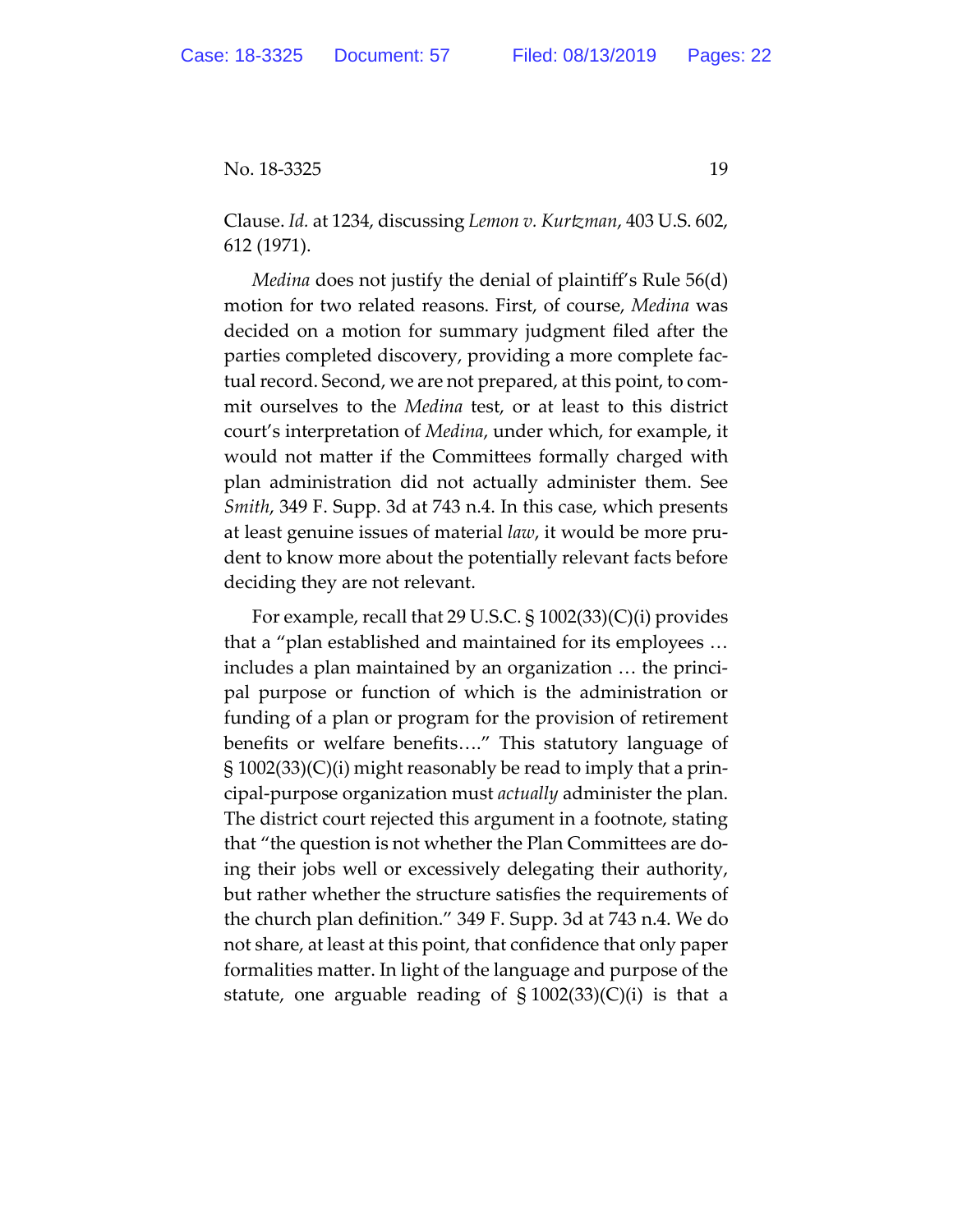Committee's excessive delegation of its authority and responsibility could amount to a failure to "maintain" the Plan—a concept which in its ordinary meaning encompasses, but is not necessarily limited to, "administration or funding"—as required by the statute.

Plaintiff Smith argues that OSF has thus far refused to produce evidence that could show whether the Committees that were at least formally charged with administering these Plans actually did so in reality. She has offered evidence that the Committees met rarely and briefly. The Committee for the OSF plan met for a total of only seventy minutes over an eightyear period. The Committee for the St. Anthony Plan met only twice from 2010 to 2017. Plaintiff argues that this evidence at least suggests that the committees may not be really administering the plans at all, making discovery of internal emails and other communications, and depositions of key personnel, vital to her ability to defend summary judgment.

OSF acknowledged at oral argument that merely naming a committee that never actually met or administered the plan would not be enough to satisfy the statute. OSF is not necessarily entitled to summary judgment just because it has produced documents showing how the Plans are supposed to be run. If further discovery reveals, as a practical matter, that the Committees exist only on paper, then it is possible the Plans are not actually exempt from ERISA. Accordingly, upon remand, the district court must allow relevant discovery and should then assess whether OSF's Plan Committees did, *in fact*, serve as principal-purpose organizations qualifying the Plans for exemption from ERISA.

OSF offers a couple of additional reasons to justify the denial of the Rule 56(d) motion. It contends that the search terms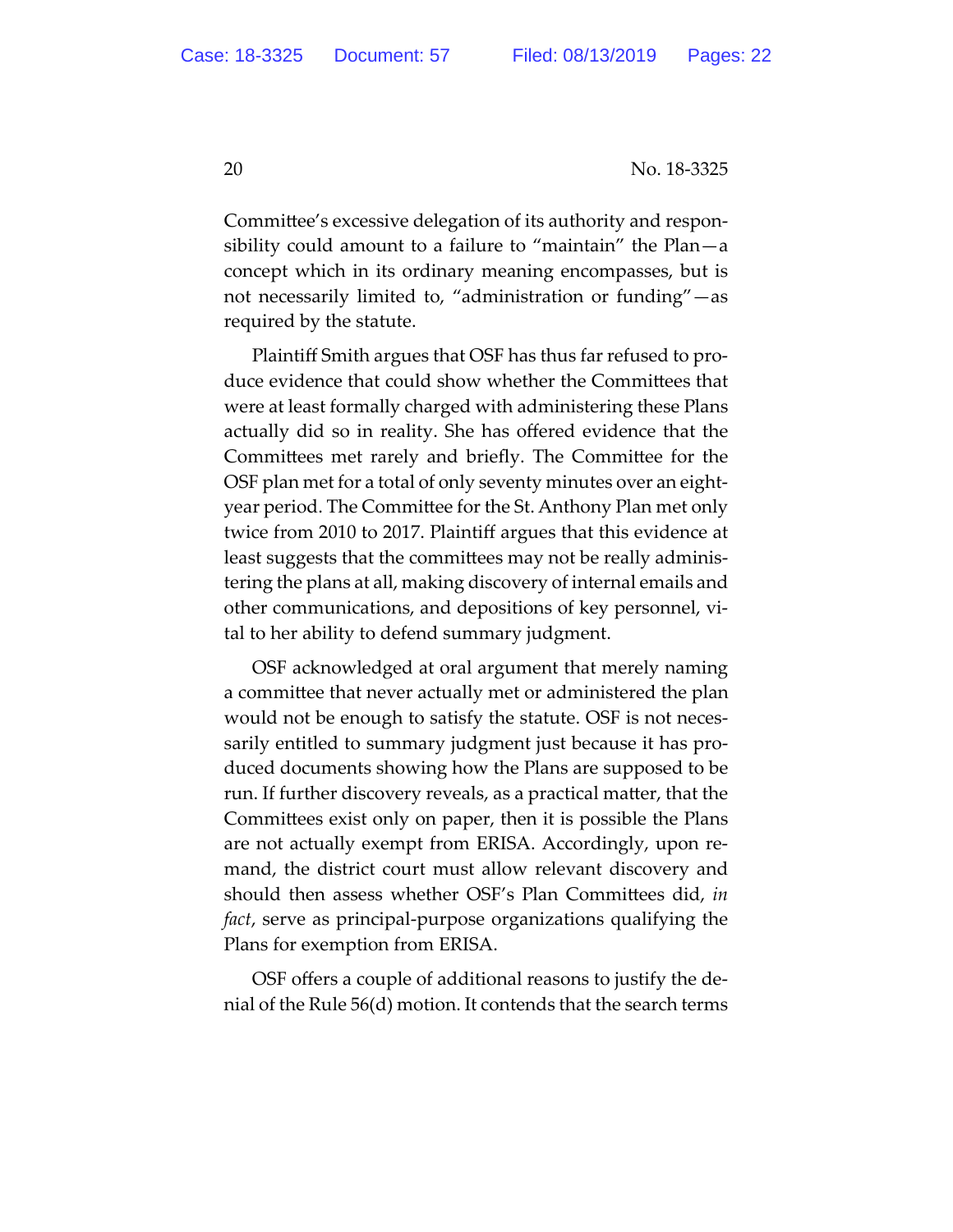proposed by plaintiff for electronic records amount to a proverbial fishing expedition because they would reach every email ever sent by the Committees. This is not a convincing reason to deny all further discovery. Discovery was cut off, in effect, when the parties had barely begun to negotiate the search terms, let alone asked the court to resolve the dispute. In fact, Smith was still waiting for a response to her proposed custodian list and search terms for electronic discovery when OSF moved for summary judgment and discovery ended.

OSF also cites plaintiff's failure to file a motion to compel as evidence that she was not diligently pursuing discovery. The argument only serves to emphasize how premature this summary judgment decision was. Parties are expected to meet and confer at least once to resolve their discovery disputes before requesting help from the court. Fed. R. Civ. P. 37(a)(1). A party's compliance with that requirement should not be held against her in deciding a Rule 56(d) motion.4

\* \* \*

Concurring in *Advocate Health*, Justice Sotomayor observed that organizations like OSF "bear little resemblance to those Congress considered when enacting the 1980 amendment to the church plan definition." 137 S. Ct. at 1663. Smith has alleged OSF is underfunding its pension by nearly half, perhaps jeopardizing the benefits of thousands of hospital and health-care employees who depend upon these Plans.

 <sup>4</sup> We have not forgotten Smith's Establishment Clause argument, which she presents as an as-applied challenge. Because the factual picture remains too underdeveloped to decide even the application of the statute, we do not address the constitutional question now. Those issues can await further development.